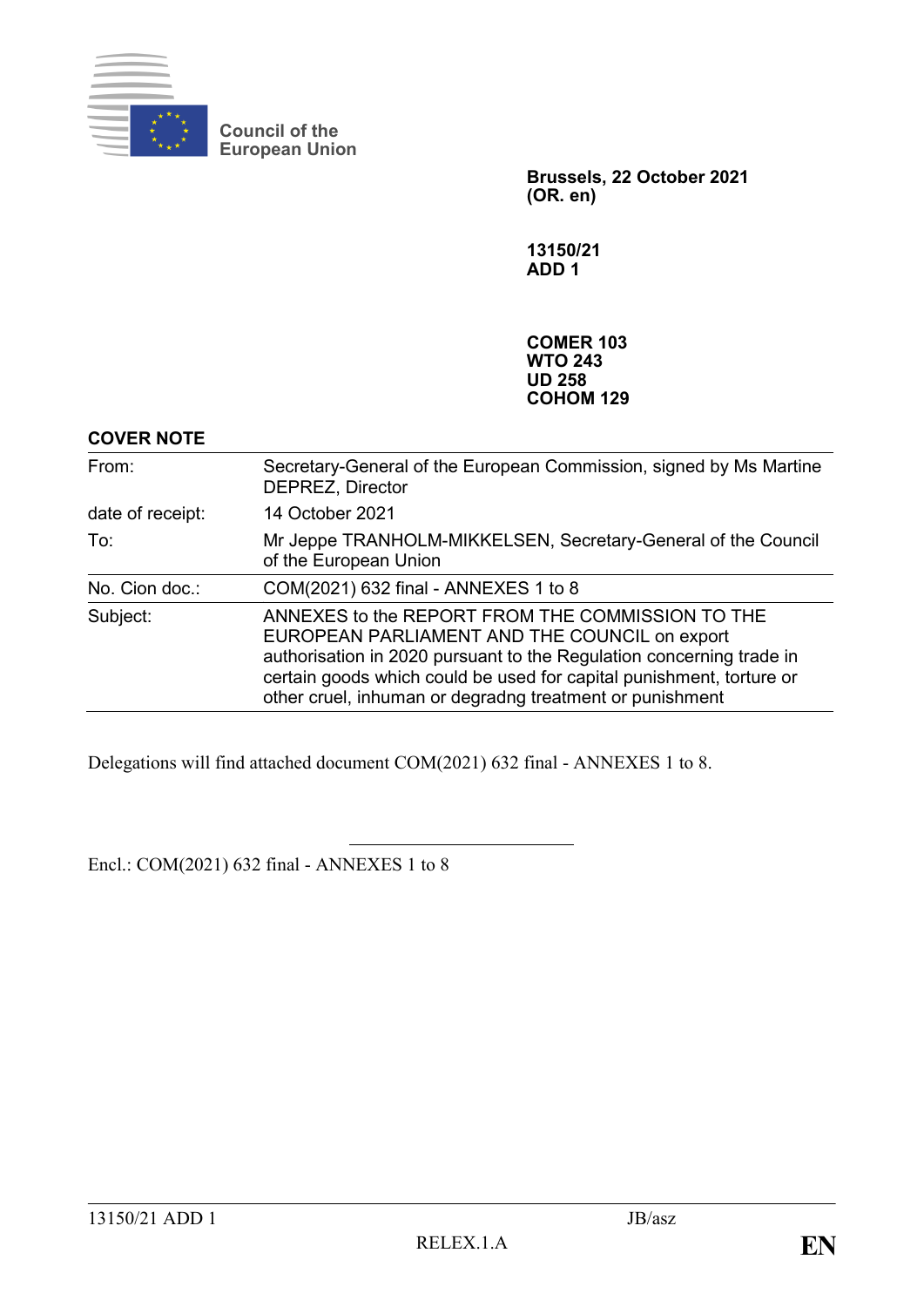

EUROPEAN **COMMISSION** 

> Brussels, 14.10.2021 COM(2021) 632 final

ANNEXES 1 to 8

# **ANNEXES**

*to the* 

**REPORT FROM THE COMMISSION TO THE EUROPEAN PARLIAMENT AND THE COUNCIL**

**on export authorisation in 2020 pursuant to the Regulation concerning trade in certain goods which could be used for capital punishment, torture or other cruel, inhuman or degradng treatment or punishment**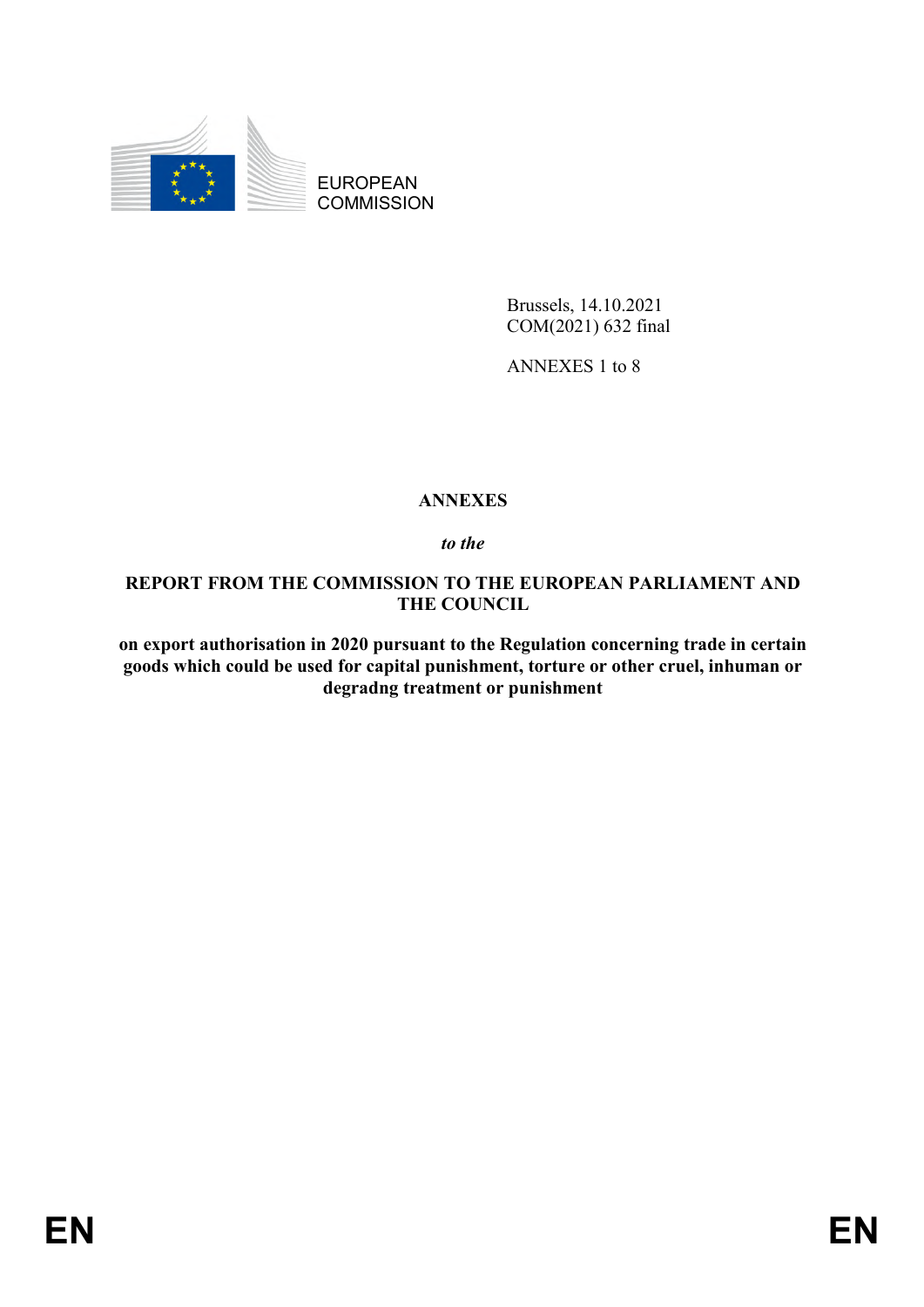

*Number of reported export authorisations issued by Member States pursuant to Article 20(2) of Regulation (EU) 2019/125 by Annex entry*



#### *Annex 2:*

*Number of reported export authorisations by Annex entry*

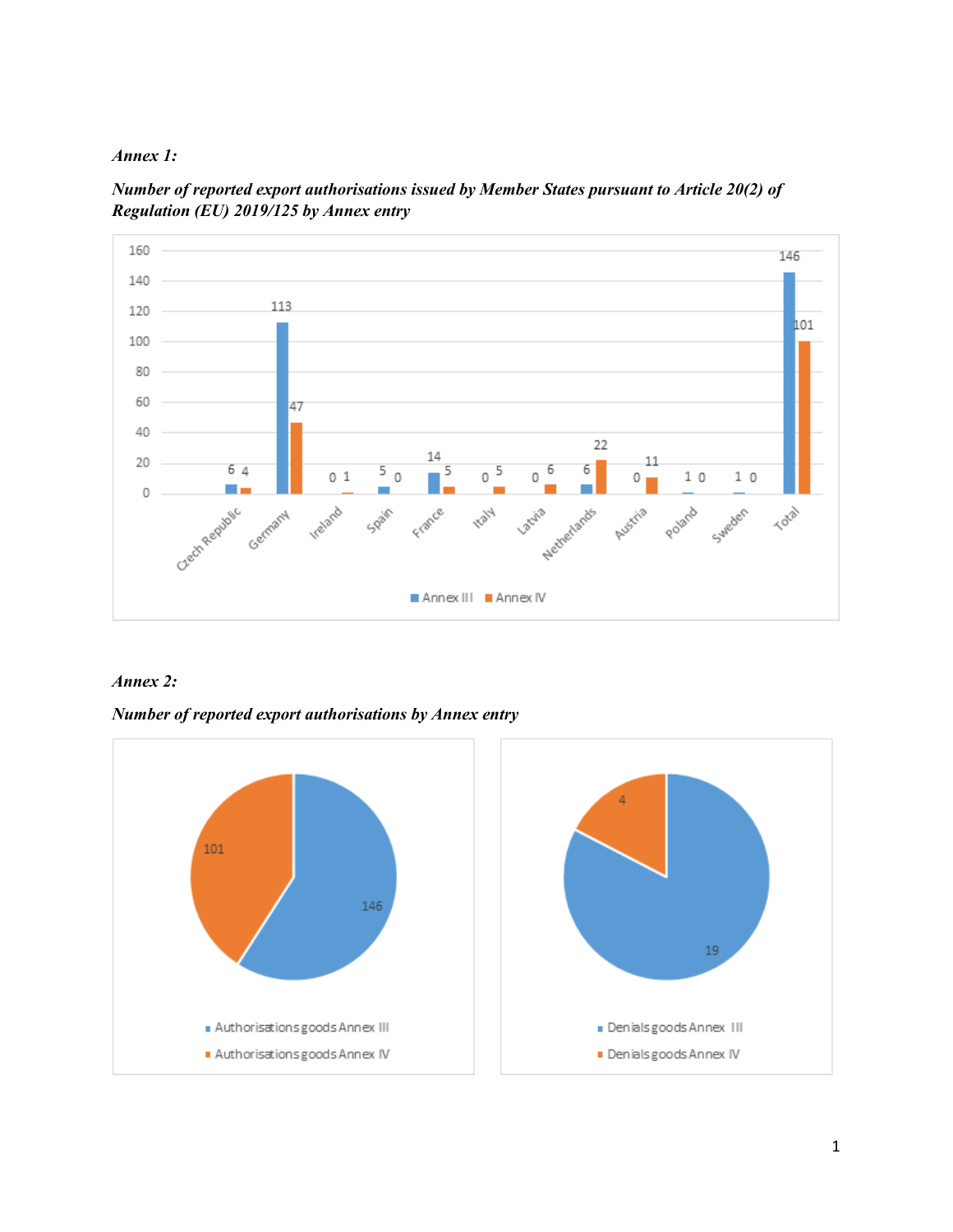



*Number of reported export authorisations issued by Member States over the period 2017– 2020*

#### *Annex 4:*

*N° of reported export authorizations issued by Member States*

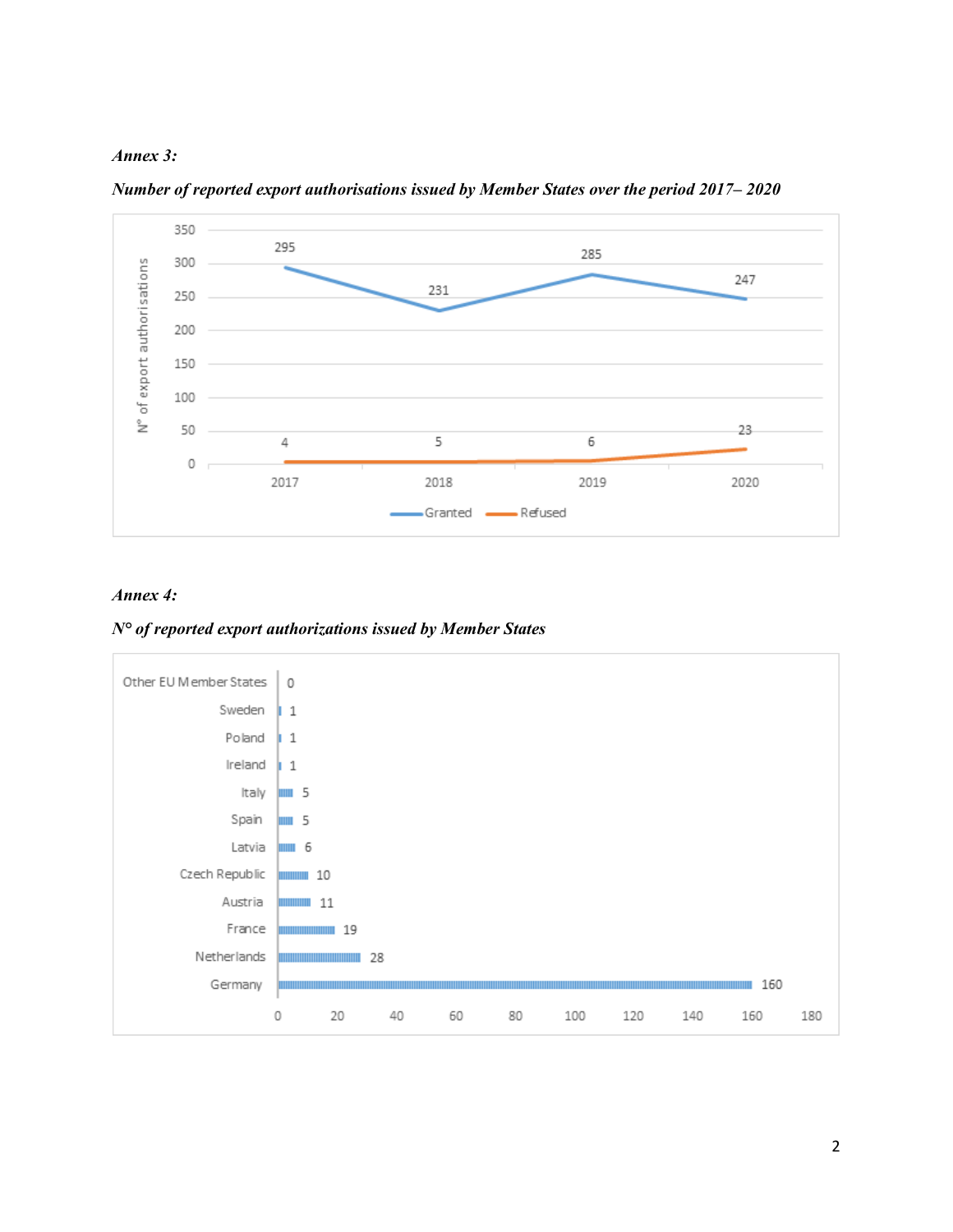

 $\overline{\phantom{a}}$ 

#### *Reported destinations(1) of authorised exports in 2020(2)*



 $<sup>(1)</sup>$  If a particular name is used in the list of destinations, it should not be construed as going beyond referring to a (customs) territory commonly known by that</sup> name.

<sup>(2)</sup> 'Other destinations' include those to which only one export authorisation was reported, namely: Aruba, Bahrain, Bangladesh, Belize, Cameroon, Central African Republic, Chile, Costa Rica, Ecuador, Gabon, Georgia, Haiti, Hong Kong, Iran, Iraq, Jordan, Kenya, Malawi, Mauritania, New Caledonia, New Zealand, Niger, Nigeria, North Macedonia, Oman, Paraguay, Saudi Arabia, Sri Lanka, Taiwan, Uganda and Uruguay. 'Multi-country destinations' refer to those authorisations issued once for one same item exported to more than one country.

<sup>\*</sup> This designation is without prejudice to positions on status, and is in line with UNSCR 1244/1999 and the ICJ Opinion on the Kosovo declaration of independence.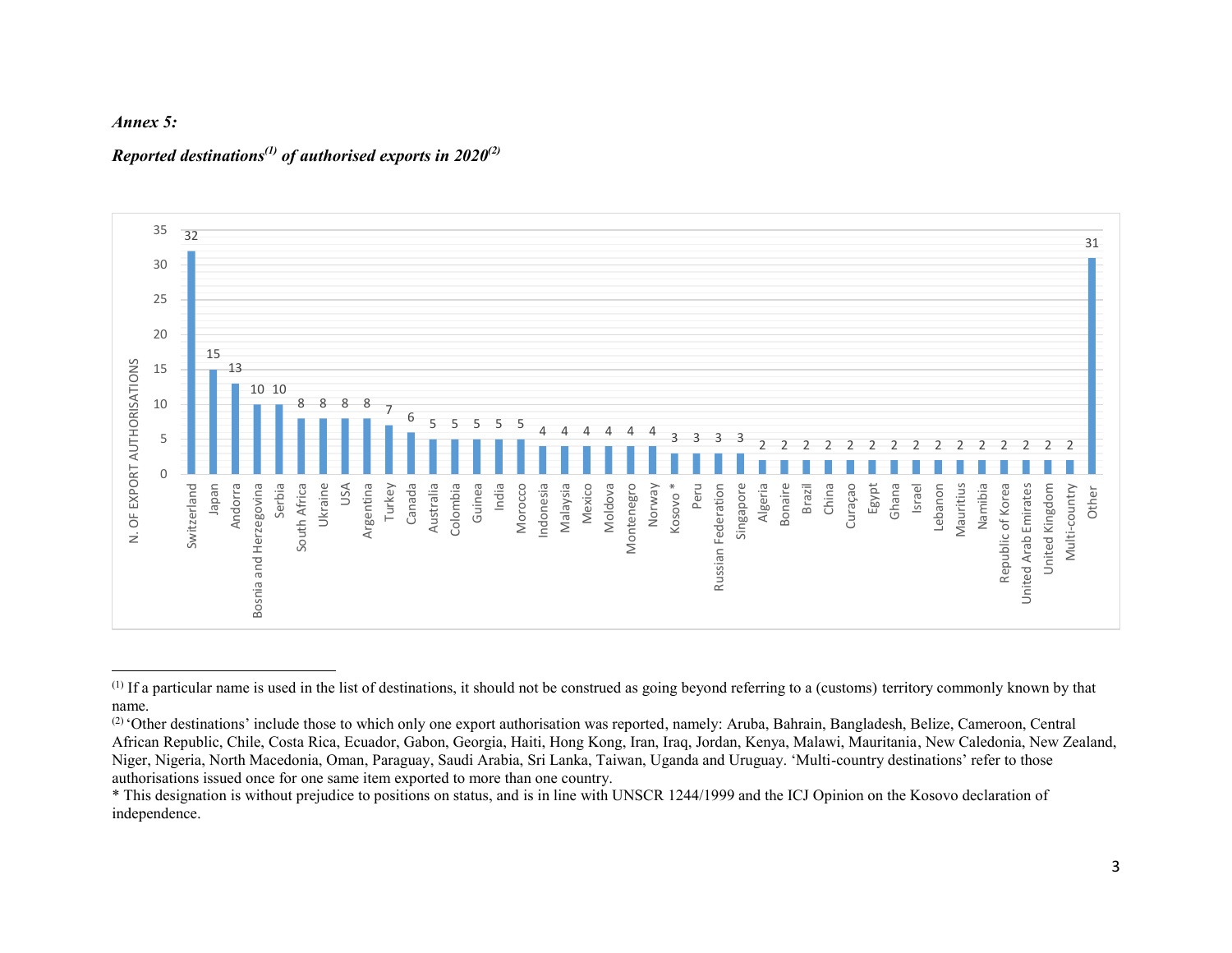#### *Annex 6:*

 $\overline{a}$ 



*Reported end-use of authorised exports to third countries in 2020(3)*

 $(3)$  The number of export authorisations does not match the number referred to in the previous Annexes, as not all authorities in the Member States stipulate the end-use.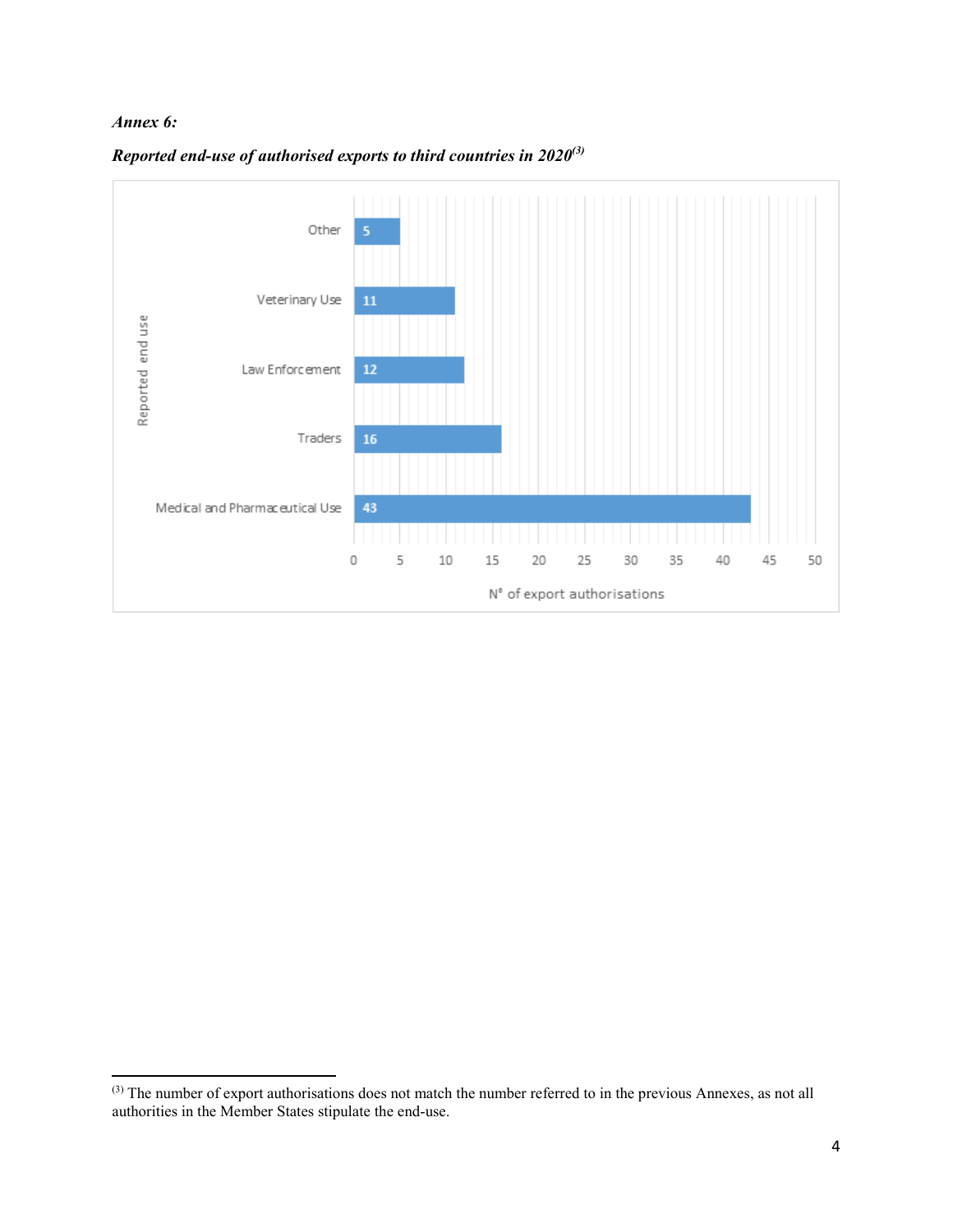### *Annex 7:*

## *Overview of reported authorised exports of Annex III goods in 2020*

| Code | <b>Product Annex III</b>                                                                                                                                      | <b>Destination</b>                                                                                                                                | <b>End use</b>                                                                                                 | Competent<br>authority |
|------|---------------------------------------------------------------------------------------------------------------------------------------------------------------|---------------------------------------------------------------------------------------------------------------------------------------------------|----------------------------------------------------------------------------------------------------------------|------------------------|
| 1.1  | Shackles and gang chains (except ordinary<br>handcuffs)                                                                                                       | Bahrain (1)                                                                                                                                       | Law Enforcement                                                                                                | CZ                     |
|      |                                                                                                                                                               | Norway (1), Switzerland (3),<br>United States (1)                                                                                                 | End use not stipulated                                                                                         | DE                     |
|      |                                                                                                                                                               | Georgia (1)                                                                                                                                       | Law Enforcement                                                                                                | PL                     |
| 2.1  | Portable electric discharge weapons, including but<br>not limited to electric shock batons, electric shock<br>shields, stun guns and electric shock dart guns | Bosnia and Herzegovina (2*),<br>Serbia (1*), Moldova (2*)<br>* these authorisations also<br>account for goods in category<br>3.1 below            | Traders                                                                                                        | CZ                     |
|      |                                                                                                                                                               | Andorra (1), United States (1)                                                                                                                    | Law Enforcement                                                                                                | ES                     |
|      |                                                                                                                                                               | United States (3), Mauritania<br>(1), Central African Republic<br>$(1)$ , New Caledonia $(1)$                                                     | Trader (United States), Other<br>(Central African Republic),<br>Law Enforcement (Mauritania,<br>New Caledonia) | <b>FR</b>              |
|      |                                                                                                                                                               | Multi-country (Australia,<br>Iceland, Norway, United States,<br>Switzerland) (1)                                                                  | Law Enforcement                                                                                                | NL                     |
| 3.1  | Portable weapons and equipment for<br>administration or dissemination of a dose of an<br>incapacitating or irritating chemical substance.                     | Bosnia and Herzegovina $(2^*)$ ,<br>Serbia $(1^*)$ , Moldova $(2^*)$<br>* these authorisations also<br>account for goods in category<br>2.1 above | Traders                                                                                                        | CZ                     |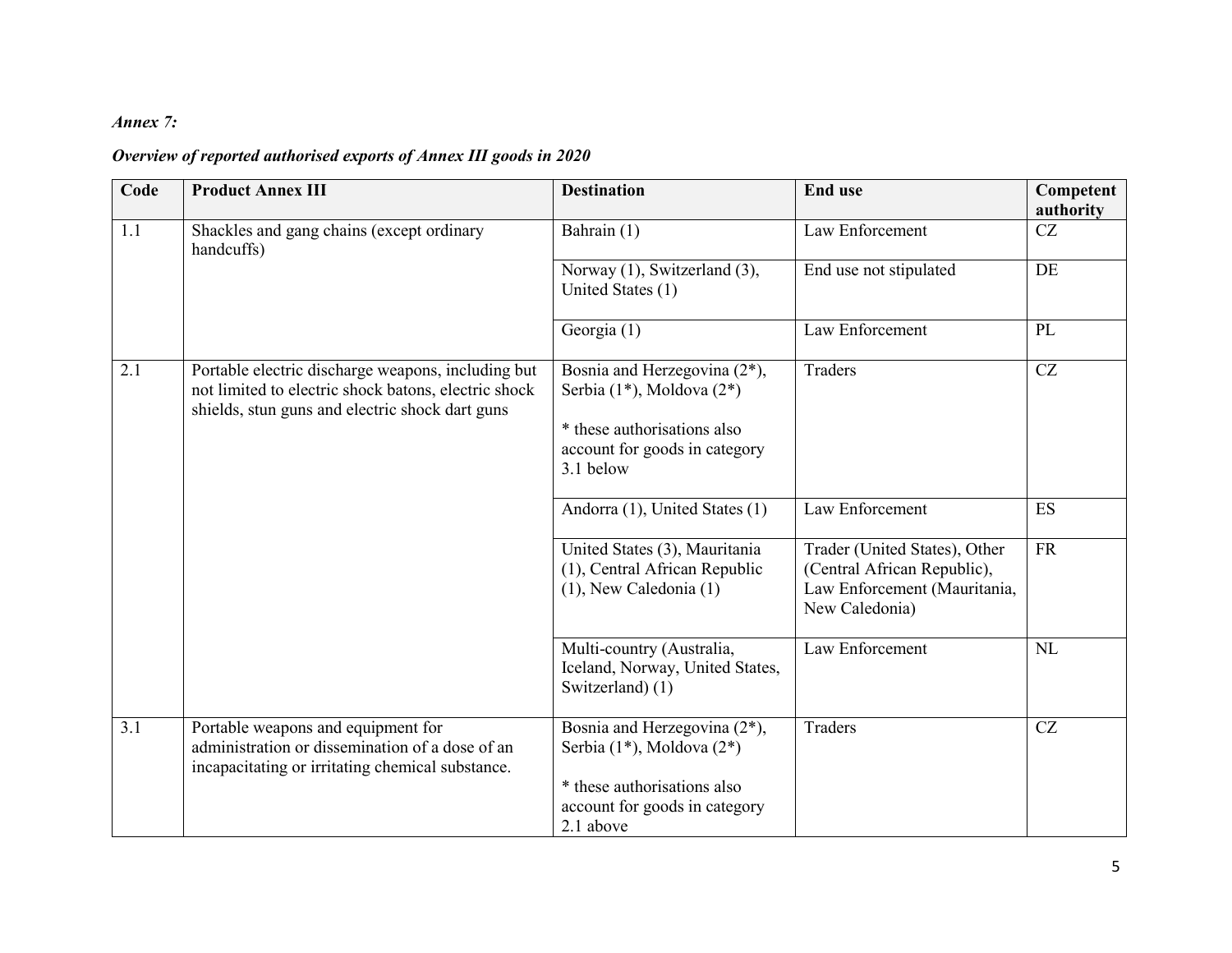|     |                                      | Andorra (6), Argentina (1),<br>Bosnia and Herzegovina (2),<br>Costa Rica (1), Israel (1), Japan<br>$(11)$ , Kosovo* $(3)$ , Lebanon $(1)$ ,<br>Montenegro (3), Namibia (2),<br>North Macedonia (1), Paraguay<br>(1), Moldova (2), Switzerland<br>(12), Serbia (5), Sri Lanka (1),<br>South Africa (5), Taiwan (1),<br>Turkey (1), Ukraine (1) United<br>States (1), United Kingdom (1)<br>* This designation is without<br>prejudice to positions on status,<br>and is in line with UNSCR<br>1244/1999 and the ICJ Opinion<br>on the Kosovo declaration of<br>independence. | End use not stipulated   | DE        |
|-----|--------------------------------------|-----------------------------------------------------------------------------------------------------------------------------------------------------------------------------------------------------------------------------------------------------------------------------------------------------------------------------------------------------------------------------------------------------------------------------------------------------------------------------------------------------------------------------------------------------------------------------|--------------------------|-----------|
|     |                                      | Andorra (2)                                                                                                                                                                                                                                                                                                                                                                                                                                                                                                                                                                 | Traders                  | ES        |
|     |                                      | Cameroon (1), Morocco (3),<br>Andorra (4)                                                                                                                                                                                                                                                                                                                                                                                                                                                                                                                                   | Traders, Other (Morocco) | FR        |
|     |                                      | Bonaire (1), Multi-country (Sint<br>Eustatius, Bonaire, Saba,<br>Curaçao, Sint Maarten, Aruba)<br>(1)                                                                                                                                                                                                                                                                                                                                                                                                                                                                       | Law Enforcement          | $\rm NL$  |
|     |                                      | United States (1)                                                                                                                                                                                                                                                                                                                                                                                                                                                                                                                                                           | Trader                   | <b>SE</b> |
| 3.2 | Pelargonic acid vanillylamide (PAVA) | Australia (2), Brazil (2), Japan<br>(3), Canada (1), Colombia (2),<br>Malaysia (1), Nigeria (1),<br>Republic of Korea (1), Russian                                                                                                                                                                                                                                                                                                                                                                                                                                          | End use not stipulated   | DE        |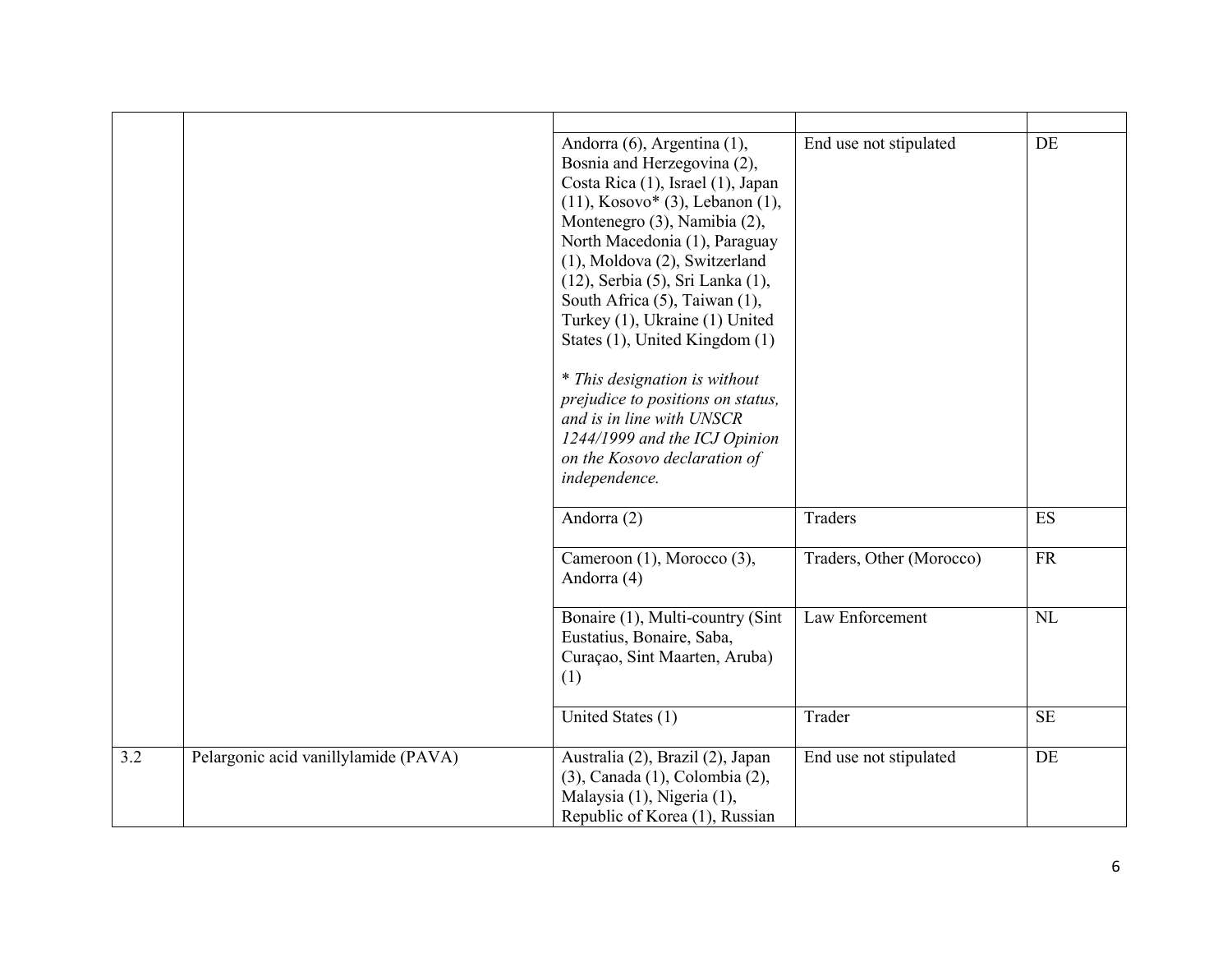|     |                                                                                                | Federation (1), Switzerland (3),<br>South Africa (2), Turkey (1),<br>China $(1)$         |                        |           |
|-----|------------------------------------------------------------------------------------------------|------------------------------------------------------------------------------------------|------------------------|-----------|
| 3.3 | Oleoresin capsicum (OC)                                                                        | Argentina (1), India (2), Russian<br>Federation (1), Switzerland (5),<br>Singapore $(1)$ | End use not stipulated | DE        |
|     |                                                                                                | Algeria (1)                                                                              | Law Enforcement        | ES        |
| 3.4 | 3.4 Mixtures containing at least 0.3 % of PAVA by<br>weight or OC and a solvent (pepper spray) | Switzerland (3), Singapore (2),<br>Ukraine (7) United States (1),<br>China $(1)$         | End use not stipulated | DE        |
|     |                                                                                                | Bonaire (1), Switzerland (1),<br>Jordan $(1)$                                            | Law Enforcement, Other | <b>NL</b> |

### *Annex 8:*

# *Overview of reported authorised exports of Annex IV goods in 2020*

| Code   | <b>Product Annex IV</b>                                                      | <b>Destination</b>                                        | <b>End use</b>                                | Competent |
|--------|------------------------------------------------------------------------------|-----------------------------------------------------------|-----------------------------------------------|-----------|
|        |                                                                              |                                                           |                                               | authority |
| 1.1(d) | Pentobarbital sodium salt (CAS 57-33-0)                                      | Israel $(1)$                                              | Veterinary Use                                | IE        |
|        |                                                                              | Mauritius (2), Morocco (2)                                | Medical and Pharmaceutical<br>U <sub>se</sub> | <b>FR</b> |
| 1.1(g) | Thiopental (CAS RN 76-75-5)                                                  | Bosnia and Herzegovina (6),<br>Montenegro (1), Serbia (4) | Medical and Pharmaceutical<br>Use             | AT        |
| 1.1(h) | Thiopental sodium salt (CAS RN 71-73-8), also<br>known as thiopentone sodium | Iraq (1), Algeria (1), Saudi<br>Arabia $(1)$ , Iran $(1)$ | Medical and Pharmaceutical<br>Use             | CZ        |
|        |                                                                              | Australia (1)                                             | Medical and Pharmaceutical                    | <b>FR</b> |